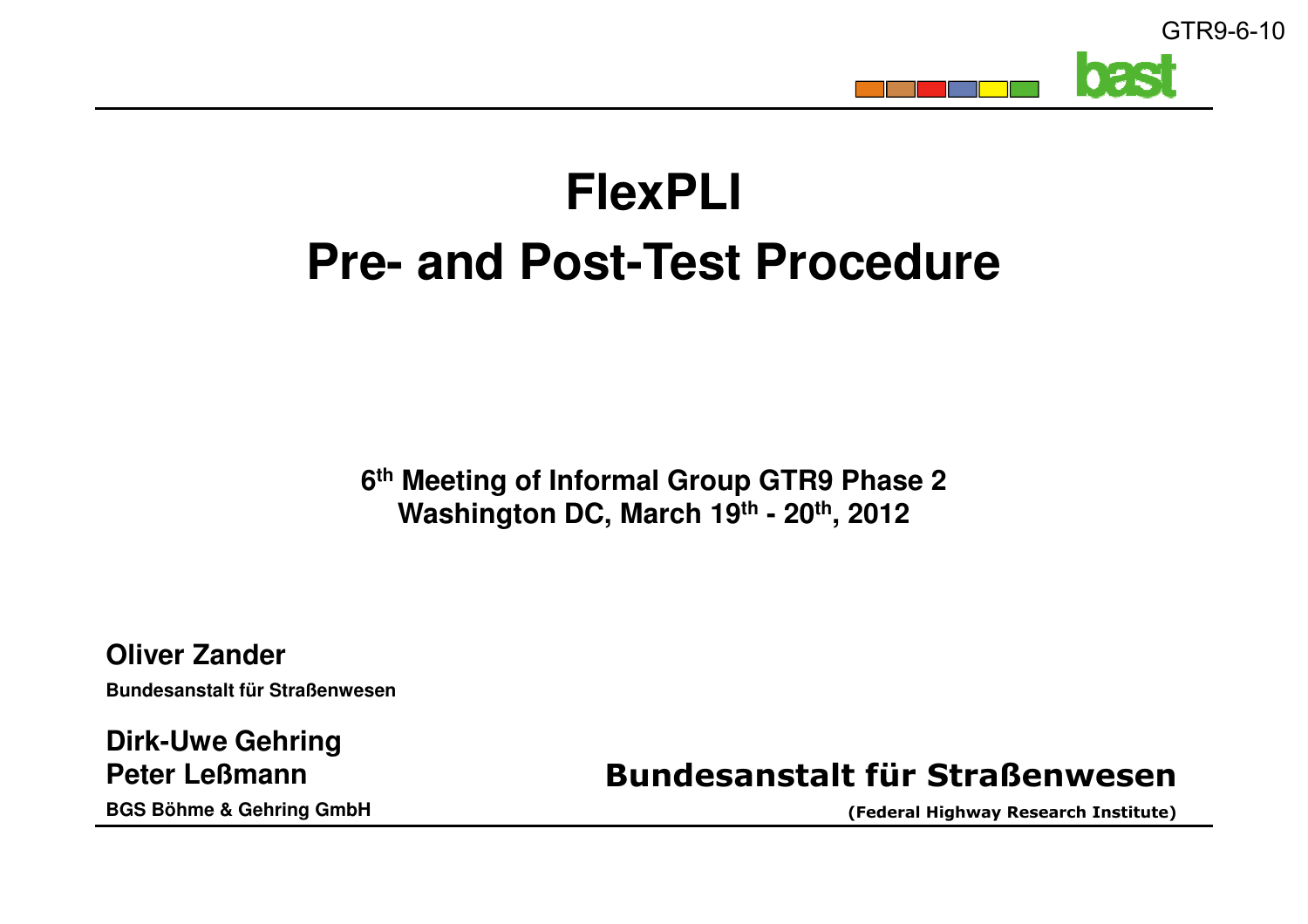GTR9-6-10

- • **Variance in terms of vibrations of the FlexPLI prior to the impact has been detected in vehicle tests.**
- • **The vibrations differ between different legform impactors and/or different test labs.**
- • **To ensure a satisfactory repeatability and reproducibility of test results, the vibrations in the pre-impact phase should stay within a narrow but feasible corridor.**
- • **To further guarantee identical post-test procedures and reliable test results, the offset compensation should be handled equally in all test laboratories.**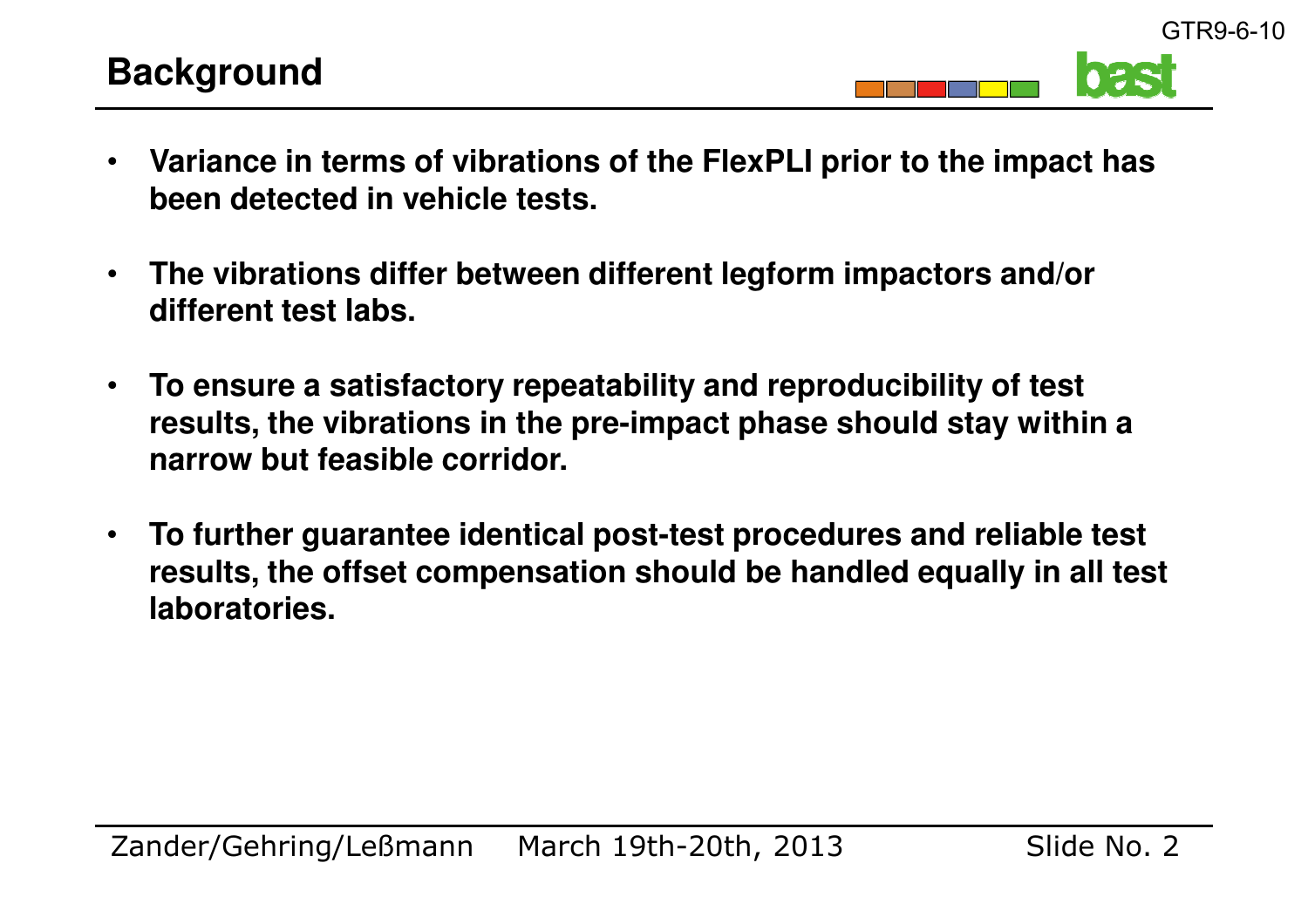## **Example**



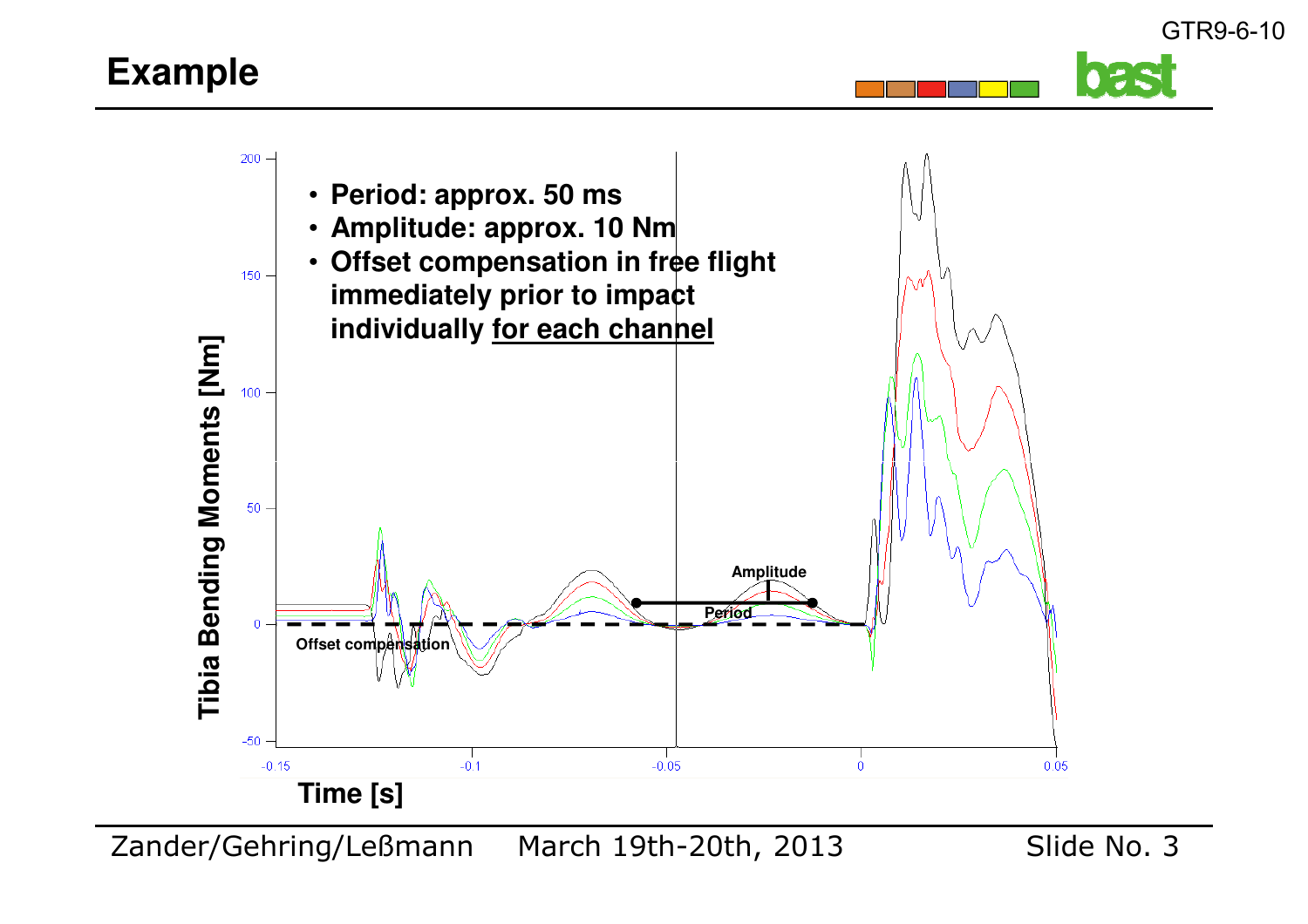GTR9-6-10

- **Several time history curves of vehicle impacts with different Flex PLI legforms were analyzed.**
- $\bullet$  **The vibrations of the legforms during the free flight have a period length of approx. 50 ms => To ensure to cover at least one – positive or negative –maximum, a time interval of 30 ms before impact is necessary.**
- $\bullet$  **In almost all cases the vibrations of the legform immediately before impact were less than 30 Nm measured from negative to positive amplitude.=> A limitation to** ± **15 Nm is feasible**
- • **An offset compensation at time of first contact seems not appropriate.**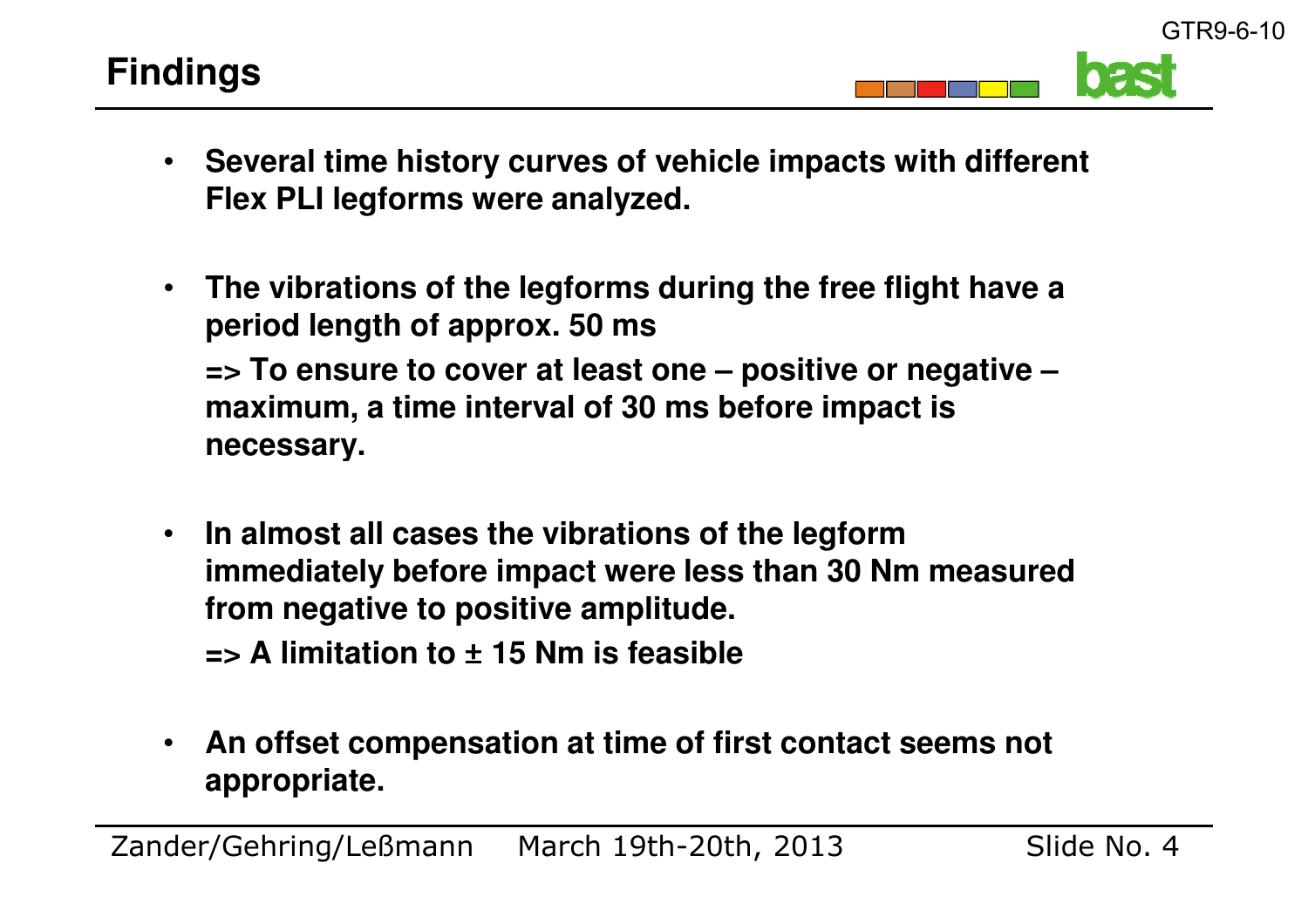TER

GTR9-6-10

- **1. The bending moments shall be +/- 15 Nm within an evaluation interval of 30 ms immediately prior to impact**
- **2. The offset compensation shall be done with the FlexPLI impactor in resting position prior to the test / acceleration phase**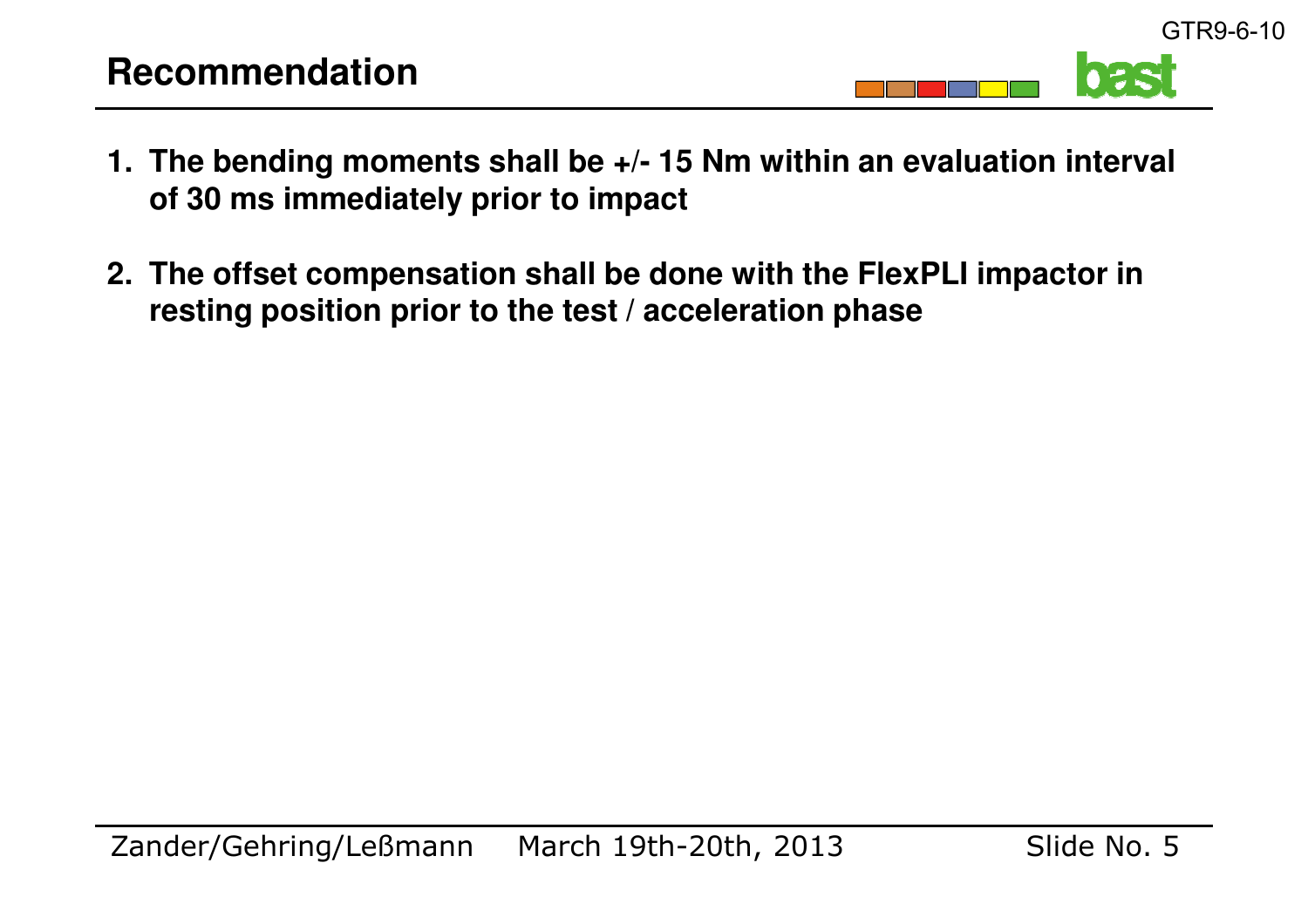## **Example**





Zander/Gehring/Leßmann March 19th-20th, 2013

Slide No. 6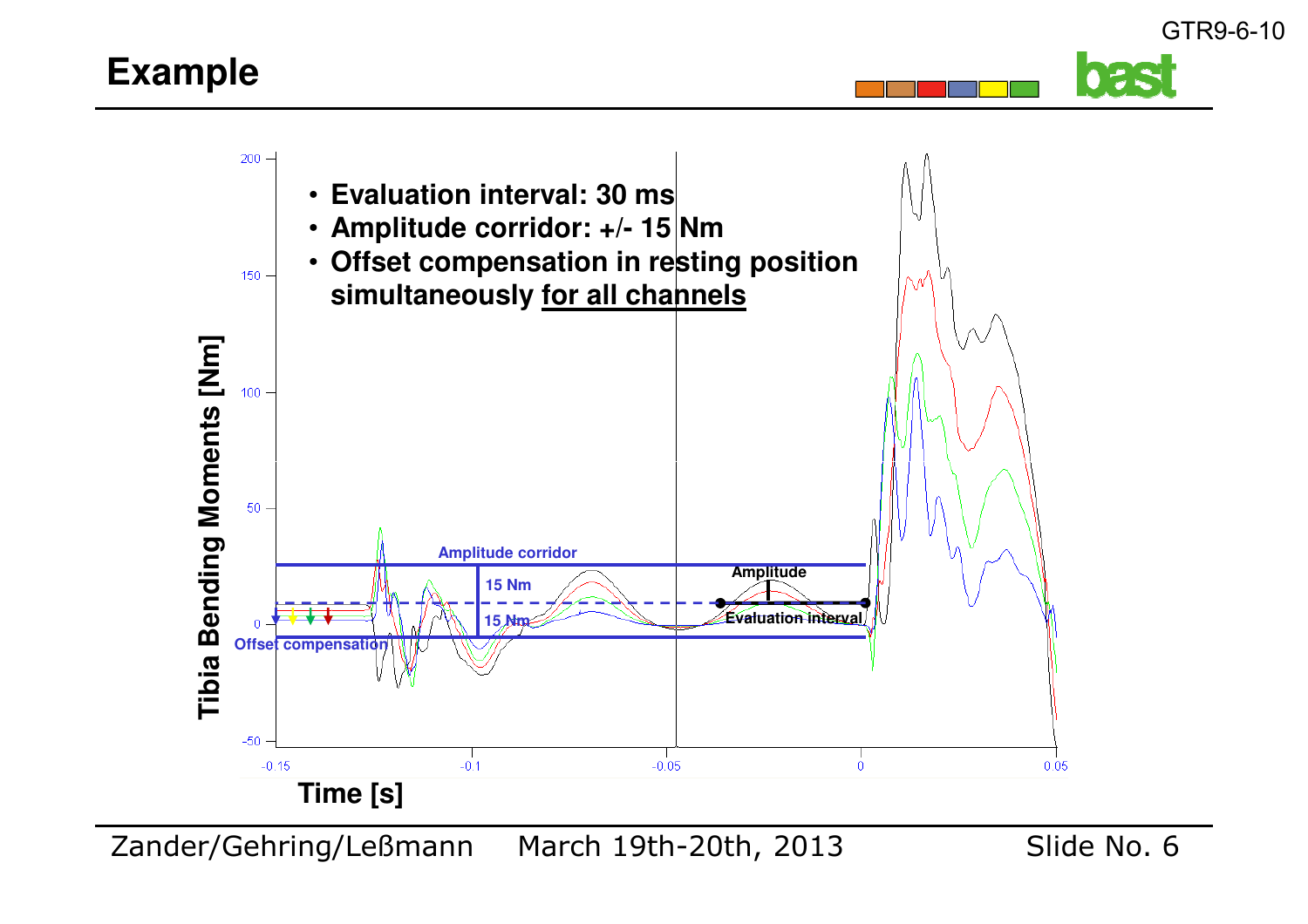| <b>United Nations</b>                                                                                 |                                                                                                                                                                                                                                                                                                                                                                                                                                                    | ECE/TRANS/WP.29/GRSP/52-## (DRAFT-ver.121206)              |  |       |
|-------------------------------------------------------------------------------------------------------|----------------------------------------------------------------------------------------------------------------------------------------------------------------------------------------------------------------------------------------------------------------------------------------------------------------------------------------------------------------------------------------------------------------------------------------------------|------------------------------------------------------------|--|-------|
| <b>Economic and Social Council</b>                                                                    |                                                                                                                                                                                                                                                                                                                                                                                                                                                    | Distr.: General<br>## December 2012                        |  |       |
|                                                                                                       |                                                                                                                                                                                                                                                                                                                                                                                                                                                    | <b>Original: English</b><br><b>English and French only</b> |  |       |
|                                                                                                       |                                                                                                                                                                                                                                                                                                                                                                                                                                                    |                                                            |  | 7.1.1 |
| <b>Economic Commission for Europe</b>                                                                 |                                                                                                                                                                                                                                                                                                                                                                                                                                                    |                                                            |  |       |
|                                                                                                       |                                                                                                                                                                                                                                                                                                                                                                                                                                                    |                                                            |  |       |
| <b>Inland Transport Committee</b>                                                                     |                                                                                                                                                                                                                                                                                                                                                                                                                                                    |                                                            |  |       |
| World Forum for Harmonization of Vehicle Regulations<br><b>Working Party on Passive Safety</b>        |                                                                                                                                                                                                                                                                                                                                                                                                                                                    |                                                            |  |       |
| Global technical regulation No. 9 (Pedestrian safety) - Phase 2<br>of the global technical regulation | Proposal for Amendment 2 (DRAFT-ver.121206)                                                                                                                                                                                                                                                                                                                                                                                                        |                                                            |  |       |
| technical regulation No. 9 (Pedestrian safety)-Phase 2*                                               | Submitted by the chairperson of informal working group on Global                                                                                                                                                                                                                                                                                                                                                                                   |                                                            |  | 7.1.1 |
| strikethrough for deleted characters.                                                                 | The text reproduced below was prepared by the chairperson of informal working<br>group on Global technical regulation No.9 (Pedestrian safety)-Phase 2 proposing the use of<br>the flexible pedestrian lower legform impactor in the Global technical regulation No. 9<br>(pedestrian safety) Phase 2. It supersedes ECE/TRANS/180/Add.9. The modifications to<br>the current text of gtr No. 9 on pedestrian safety are marked in bold for new or |                                                            |  |       |
|                                                                                                       |                                                                                                                                                                                                                                                                                                                                                                                                                                                    |                                                            |  |       |
| present document is submitted in conformity with that mandate.                                        | * In accordance with the programme of work of the Inland Transport Committee for 2010-2014<br>(ECE/TRANS/208, para. 106 and ECE/TRANS/2010/8, programme activity 02.4), the World Forum<br>will develop, harmonize and update Regulations in order to enhance the performance of vehicles. The                                                                                                                                                     |                                                            |  |       |
|                                                                                                       |                                                                                                                                                                                                                                                                                                                                                                                                                                                    |                                                            |  |       |

- **7.1.1.5 The tibia bending moments shall be +/- 15 Nm within an evaluation interval of 30 ms immediately prior to impact.**
- **7.1.1.6 The offset compensation shall be done with the FlexPLI impactor in resting position prior to the test / accelerationphase.**

025